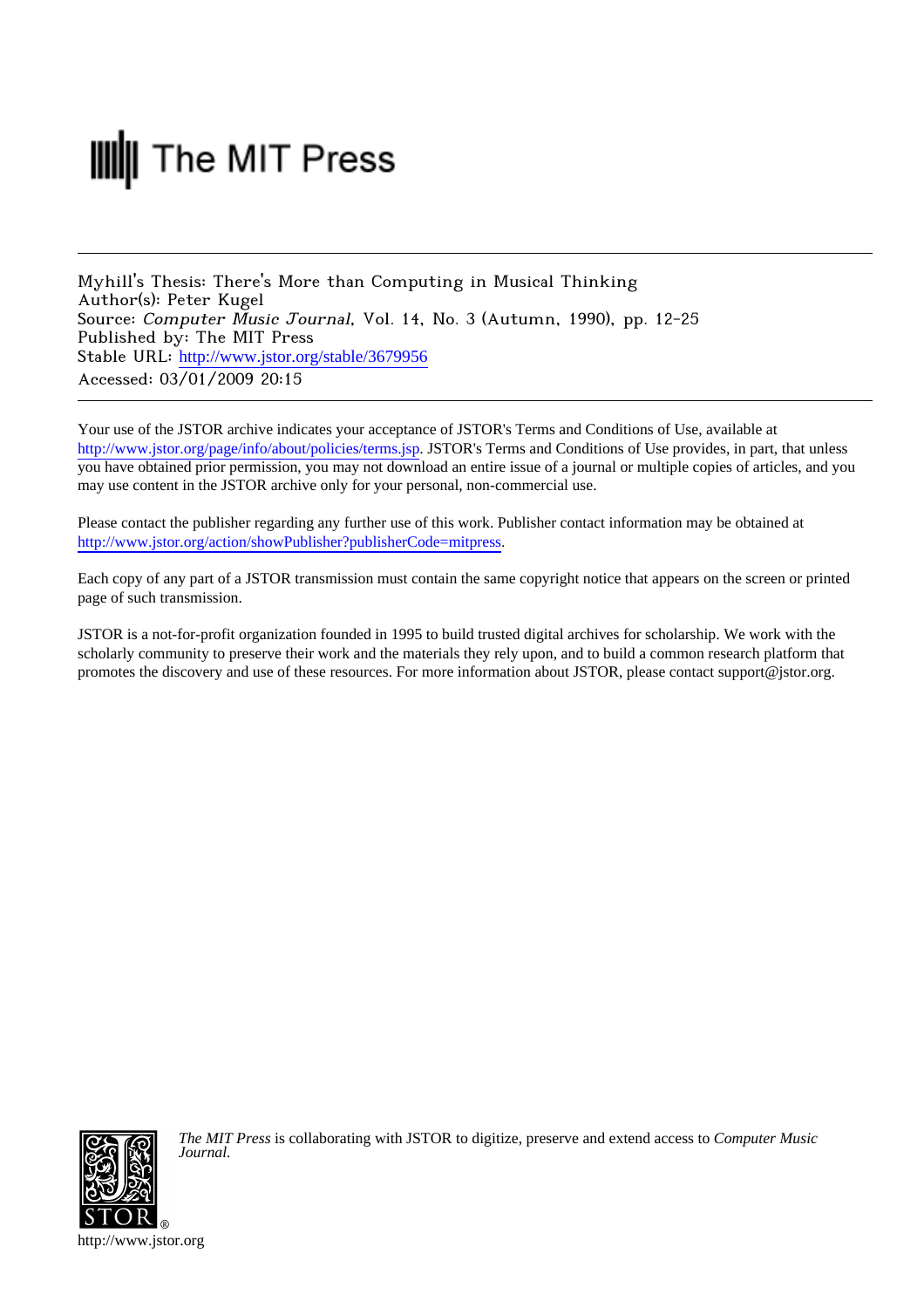## **Peter Kugel**

**Computer Science Department Boston College Boston, Massachusetts 02167 USA Kugel@BCVMS.Bitnet** 

# **Myhill's Thesis: There's More than Computing in Musical Thinking**

#### **Introduction**

**Cognitive musicology (Laske 1988) is the study of musical thinking from a computational point of view. Like cognitive science, of which it is a part, cognitive musicology tends to focus on processes of musical thinking, rather than on products. Thus, for example, in the study of Beethoven's piano sonatas, cognitive musicology would not focus on the sonatas themselves, but on the processes that Beethoven used to compose them, that Serkin uses to perform them, or that a typical listener uses to listen to them. Like cognitive science generally, it tries to characterize these processes in computational terms.** 

**Suppose, however, that there were aspects of musical thinking that could not be characterized in strictly computational terms. Would that mean that cognitive musicologists were wasting their time? The brief answer to this question is yes and no. The longer answer, which I want to develop in this article, involves a few more details and several digressions. I want to suggest that these details and digressions may be worth pursuing because, as I will argue in this paper, some musical thinking does require more than computations.** 

**If this is so, then it suggests at least two things about musical thinking and our attitude toward it. First, it will not do to limit our concept of musical thinking to computations alone. If we want to fully characterize musical thinking in precise terms, we will have to use conceptual tools that are more powerful than computations. Second, musical thinking is-like scientific thinking by Popper's (1955) account-more open-ended and flexible than many people seem to believe.** 

#### **Myhill's Thesis**

**The claim that musical thinking cannot be wholly accounted for in computational terms seems to have been first proposed almost forty years ago by the late John Myhill (1952). Unlike people who claim that musical thinking cannot be characterized precisely at all-presumably because it involves "artistry" and "creativity," which elude scientific characterization-Myhill believed that musical thinking could be characterized with scientific precision. Myhill's proposal (henceforth referred to as Myhill's thesis) makes a positive claim to the effect that all musical thinking can be characterized scientifically or, as Myhill put it, with "crystal clarity." But it also makes a negative claim to the effect that certain aspects of musical thinking cannot be precisely characterized in terms of computations alone.** 

**The negative part of Myhill's suggestion has been largely ignored for two reasons. One is that we seem to be amassing further evidence that it is false. As musical thinking is increasingly characterized in computational terms-see Ames (1987a; 1987b) for a review of how this is happening with regard to composition-it is becoming more difficult to see why anything should stop us from eventually characterizing it all in such terms. We might think of that as an empirical argument.** 

**Another argument, which is more logical in nature, states that musical thinking is a kind of information processing; that it can be done by a physical object, the human brain. Since it is well known that any kind of information processing performed by a physical object can be simulated, or imitated, by a computing machine, it follows that musical thinking can be thus simulated.** 

**Neither of these arguments is particularly convincing, and both are based on the same confusiona confusion between practical and theoretical impossibility. Myhill's thesis claims that something is** 

**Computer Music Journal, Vol. 14, No. 3, Fall 1990, ? 1990 Massachusetts Institute of Technology.**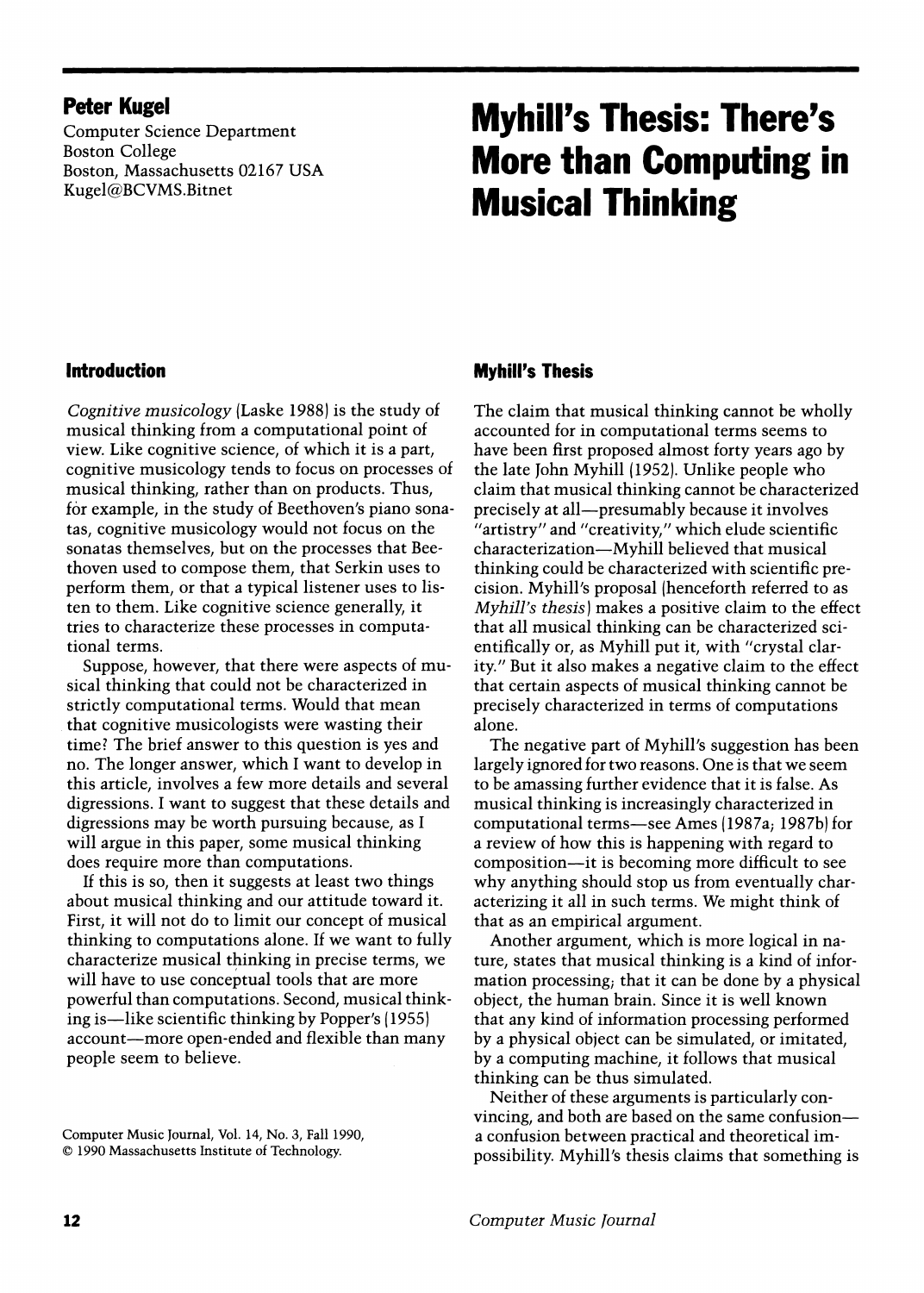**theoretically impossible, but not that it is impossible from a practical point of view. In that respect, it is like the claim that the length of the diagonal of a square with sides one unit long cannot be precisely characterized by a rational number. The fact that-for all practical purposes-it can be, and that people can come up with more and more accurate rational approximations of its length, only shows**  that that length  $(\sqrt{2}$ units) can be approximated by **a rational number for practical-but not theoretical-purposes. In much the same way, the fact that people, using computers, can approximate more and more of human musical thinking by means of computations has little, if any, bearing on whether or not such thinking can be fully characterized in terms of computations for theoretical purposes.** 

**I** 

**The argument that computing machines can simulate all information processing that machines can do well enough to "fool" people is no better**  founded than a parallel claim that  $\sqrt{2}$  must be a **rational number because we can produce a rational approximation so close to its real value that it would fool anyone.** 

**Myhill's thesis does not bear on what we can do from a practical point of view. It bears on the conceptual tools we bring to bear on our attempts to characterize musical thinking, much as the mathematician's claim that**  $\sqrt{2}$  **is irrational says little to the practical-minded engineer who continues to approximate it in terms of a rational approximation**  like 1.41. Just as the (theoretical) claim that  $\sqrt{2}$  is **not a rational number suggested to the Greeks that they should add such irrational numbers to their conceptual toolkit, so Myhill's thesis suggests that we should add "uncomputable processes" to the conceptual toolkit of the cognitive musicologist.** 

**Myhill was rather vague about what such uncomputable processes might look like, but subsequent work in mathematical logic has suggested one possibility of which, I believe, Myhill would have approved (personal communication). It has suggested that a full characterization of musical cognition may require what have been called trial-anderror processes by Putnam (1965) and limitingcomputable processes by Gold (1965). Such processes can be characterized quite precisely, and they can be carried out by digital computers, but** 

**they can do things that computations cannot. For this article I will take Myhill's thesis to be making a more precise claim in terms of such processesthe claim that, theoretically, musical thinking cannot be fully characterized in terms of computing procedures, but that it probably can be fully characterized in terms of the slightly more powerful trialand-error procedures.** 

### **What Myhill's Thesis Implies for Cognitive Musicology**

**To say that we cannot fully characterize musical thinking in computational terms need not imply that we cannot fully characterize musical thinking in mechanical terms. It simply says that, if we hope to do so, we will have to do it in terms of machines that are more powerful than computing machines. That is not so different from the claim that, if we want to characterize the physical world numerically, we will have to use numbers that are more powerful than the rational numbers. It is only a theoretical claim, but it has some practical implications, too.** 

**We tend to forget that today's cognitive science is itself an extension of the conceptual toolkit of the behavioral psychologists, who also feared that any such extension would be unscientific. Recall that, earlier in this century, psychologists such as B. F. Skinner (1953) suggested that all human cognition could be characterized in terms of associative networks alone. Allowing anything more seemed to them to be mentalism, and therefore could not be considered scientific. Then Chomsky (1957; 1959) suggested that, for theoretical purposes, the machinery of associative networks was not enough. Chomsky claimed that a full account of the mind's ability to handle the grammar of natural languages requires at least some of the more powerful machinery of the computing machines. Just as Chomsky claimed that the machinery of associative networks (of what we now call the finite automata) is not enough to account for all linguistic thinking, Myhill claimed that the machinery of the computing machine is not enough to account for all of musical thinking.**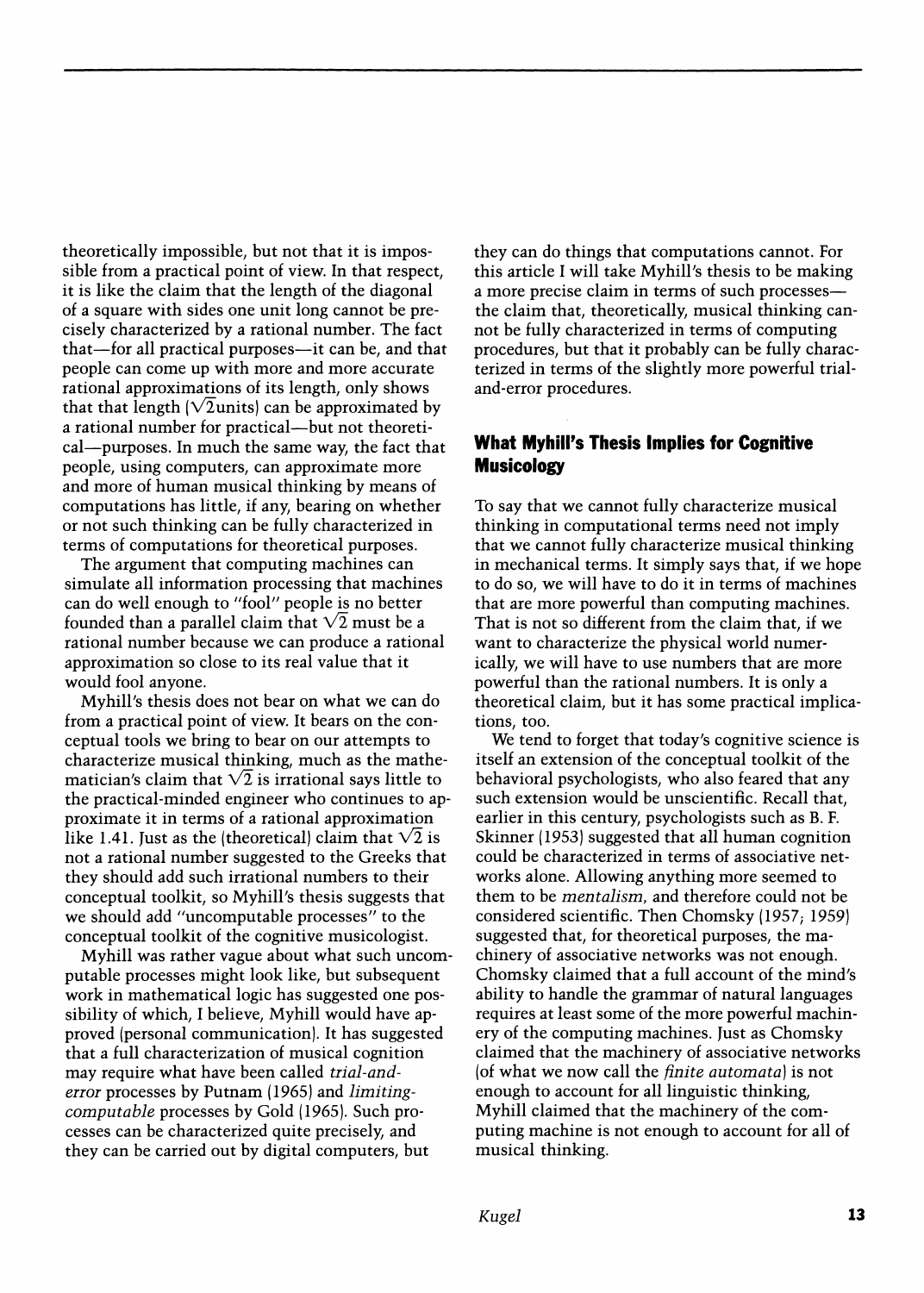**Fig. 1. The nine dots of the "connect-the-dots" problem.** 

**Fig. 2. A typical incorrect solution.** 

**I** 





**If this claim is true, then people who are trying to characterize all musical cognition in computational terms are doing what people often do when they are first given the following problem: Draw four straight lines through all the dots shown in Fig. 1 without lifting your pencil from the paper.** 

**Typically, when people first see this problem, they assume that their lines have to stay within an imaginary "box" drawn around the dots. So, when they try to solve it, they find themselves forced to leave at least one dot out, giving them something like the incorrect solution shown in Fig. 2.** 

**It is only when they realize that they can go outside the limits of their imaginary box that they find a correct solution, such as the one shown in Fig. 3.** 

**Myhill's thesis claims that people who limit themselves to computational accounts of musical cognition are doing something very much like this. They are unnecessarily restricting what they allow themselves to do in ways that are not forced on them by the nature of the problem. Since this may be preventing them from solving at least some of their problems, it might be worth their while to think about drawing at least some of their lines outside the computational box.** 

#### **It's Not All Darkness Outside the Computational Box**

**One of the reasons many people studying musical cognition feel that they have to stay within a computational box is that they consider it possible to find a full account of musical cognition within it. After all, cannot anything that that brain does be** 

**simulated, to any degree of accuracy we like, by the digital computer? I happen to believe-and I think that Myhill believed-that it can. But to say that a computer can do something is not the same as saying that it can be done by computing. Despite their name, computers can do more than compute.** 

**To see how this might be, consider what mathematicians call the halting problem. The halting problem asks you to write a computer program (call it Halts) that, given any program P and input i, will effectively (i.e., computably) determine whether or not P(i) (P applied to the input i) will halt. The black box description of this problem is illustrated in Fig. 4.** 

**Mathematicians have proved that this problem cannot be solved by a computing machine because no computing program can do what the Halts program is supposed to do. But it is unsolvable only if you require the program that solves it (Halts) to have all the features of a computation. If you are willing to give up just one of those conditionswhat we might call the announcement conditionthen you can program a computer to solve this problem in spite of its purported unsolvability. People unfamiliar with mathematics seldom realize that when mathematicians prove a problem unsolvable, they almost always only prove it unsolvable by specific methods. The program that solves it is both digital and deterministic, as a computation is. It is controlled by a finite program and produces its results using finite space in finite time-like a computation. What it lacks is the ability to tell us when it has found its final result.** 

**Here is how such a noncomputing procedure operates. You give it a program P, and an input i, ask-**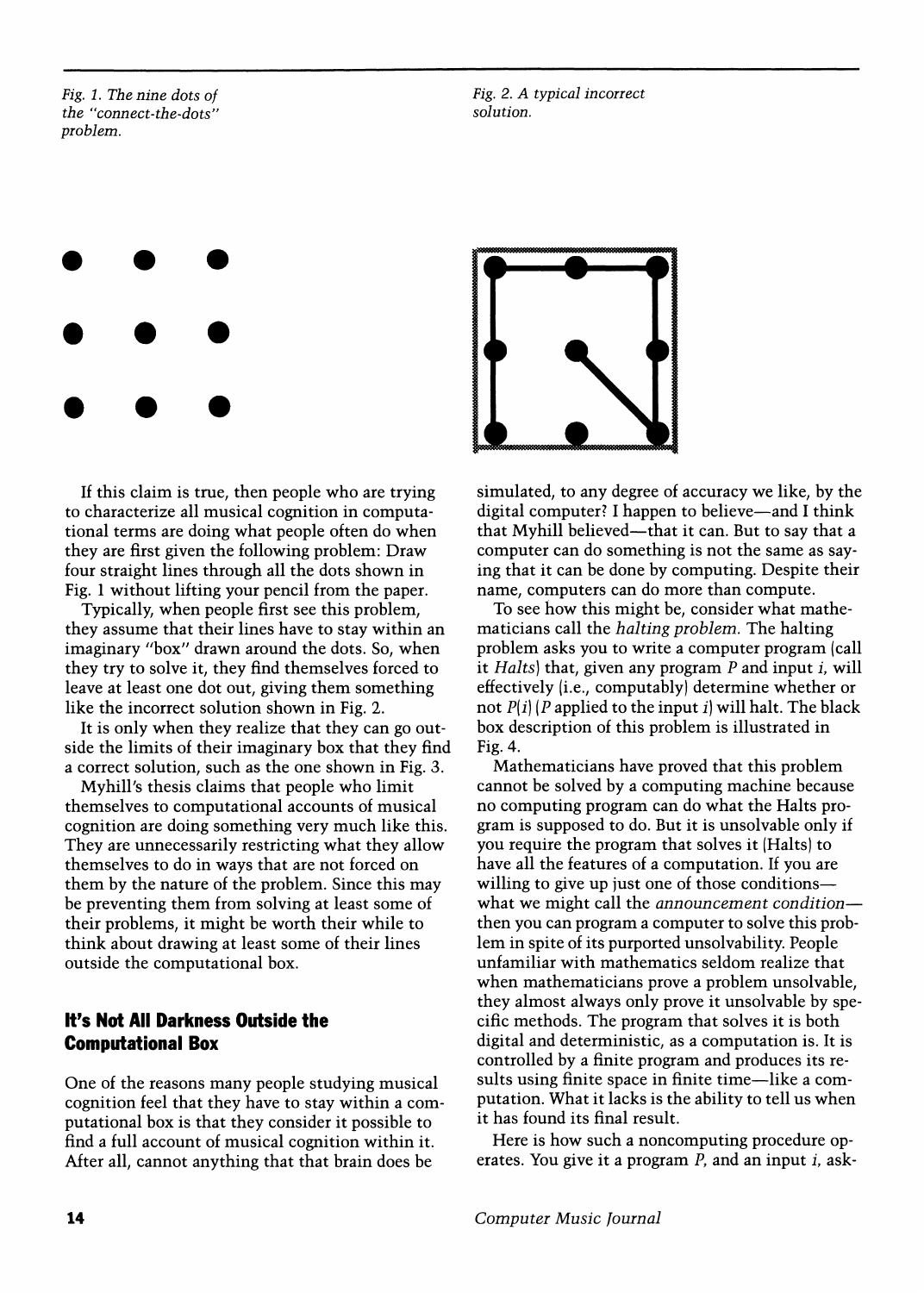**Fig. 3. A correct solution that "goes outside of the**   $h(x)$ 



**ing it to determine whether or not P, running on i, will halt. It works on your problem for a while and generates an answer. That is not necessarily its final answer because it may at any time "change its mind" and produce a different answer. You know that it will eventually give the right answer and that once this has happened, it will not change its mind again. But it will not announce when this has happened.** 

**That may seem like a rather minor matter but, as I will argue, it is not. For practical purposes, it is not minor because you cannot take such a procedure's result as final and shut the machine off. Theoretically, it is not minor because as soon as one gives up the announcement condition there are things one can do that one cannot do with computations alone. For example, the following procedure, which meets all the conditions of a computation except the announcement condition, "solves" the halting problem. Given P and i, let the procedure start by printing NO. Then let it simulate the operation of P on i step by step. Turning (1936) proved that such a simulation always exists. If, at any moment, the simulation halts, let our procedure erase the NO, replace it with a YES, and halt.** 

**It is not hard to convince oneself that the result (YES or NO) that this procedure produces is always right and that it is always produced deterministically, in finite time using finite space. But since Turing proved that the halting problem cannot be solved by a computation, this cannot be a computa-** 



**<sup>I</sup>~ ~ ~ ~** 

**tion. What it lacks is the fact that it does not satisfy the announcement condition. Its final result is correct, but it cannot announce its correctness in general. It has to "keep an open mind." That is how a trial-and-error procedure differs from a computation. What Myhill's thesis tells us is that musical thinking requires keeping a more open mind than computations allow.** 

**Musical thinking is not the only kind of thinking that might require such nonannouncement models. Thus Popper's (1955) account of scientific thinking suggests that we need such models to characterize scientific thinking. By Popper's account, scientists behave according to our procedure to solve the halting problem. They may get the correct account of some aspect of nature in finite time, but they cannot know when their account is finally correct. By Popper's account, any theory that a scientist puts forth is always tentative. Further evidence can always disprove it. Science can always change its mind.** 

**The claim that scientific thinking can be fully represented in strictly computational terms is the claim that the scientist can always announce**perhaps with Archimedes's traditional "Eureka!"**when he or she has found the truth. Popper argues that the claim that this can always be done by the scientist misrepresents the scientific method, whose results must, by definition, remain always tentative and open to challenge. Myhill argues that the claim that musical thinking can be fully represented by computations alone misrepresents the nature of musical thinking.** 

**Let me try to be a bit more precise about what Myhill's claim really involves. When a computer carries out a computation, it must meet the announcement condition. Internally, it may change its mind as often as it likes, entertaining any number of hypotheses and subsequently rejecting them. But it must eventually not only stop changing its**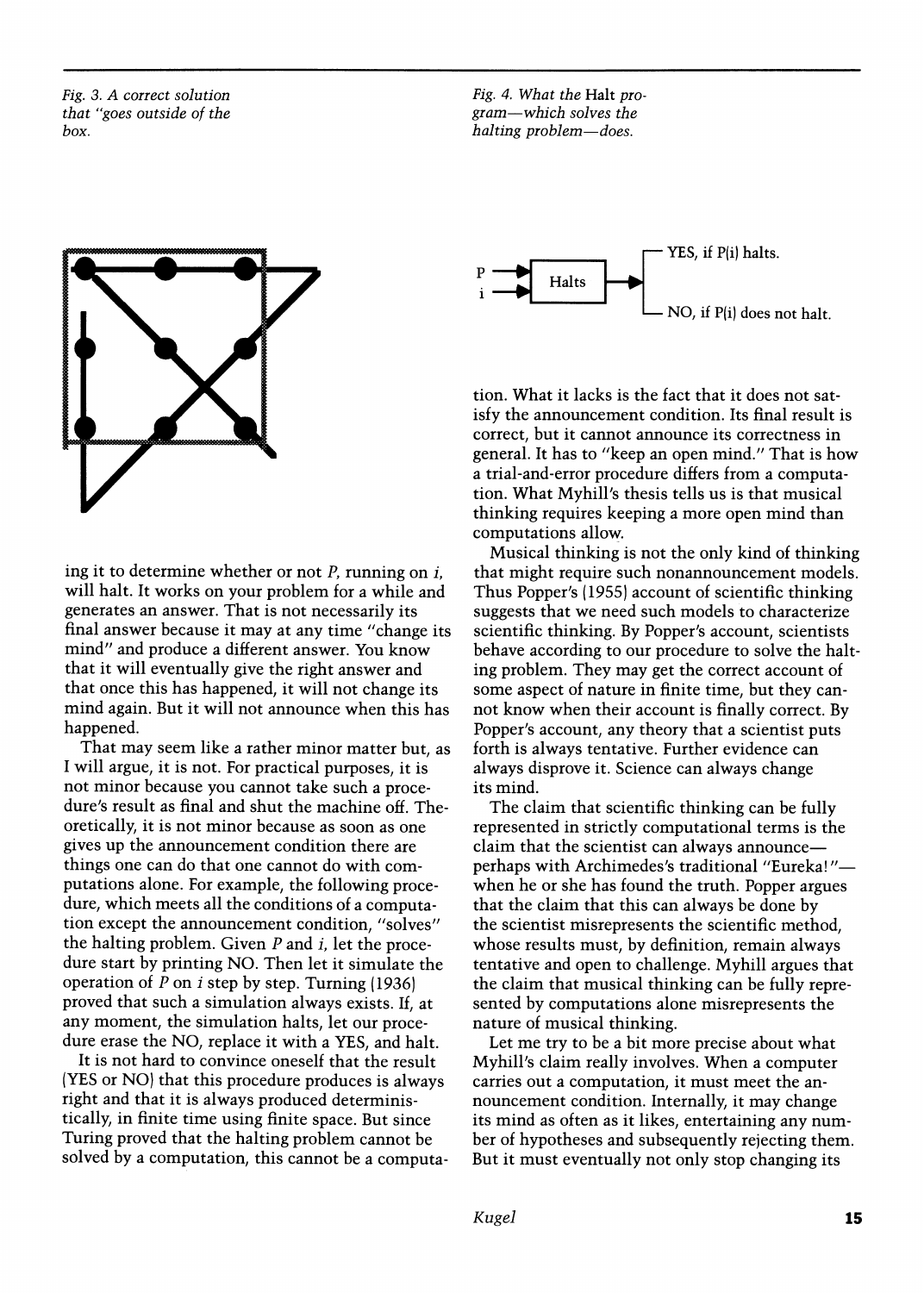**mind and generate a result, but also tell us when it has produced its final result so that we can take the result away with us and turn the machine off. A trial-and-error machine need not meet this condition. You cannot tell the difference between a computing machine and a trial-and-error machine by watching them work. The difference between them is not in what they do. They both operate in precisely the same way. The difference between them**  lies in how we interpret what they do—in what as**pect of their behavior we think of as defining their result. An easy way to put it is as follows. When we think of a computer as a computing machine (limited to doing computations), we count its first output as its result. When we think of it as a trial-anderror machine, we count its last output as its result.** 

**Myhill's thesis says that we need trial-and-error machines to fully characterize musical thinking. People to whom I have put this proposal have two reactions. Some yawn, and tell me it is trivial. Computer programs that change their minds are commonplace in artificial intelligence, so trial-anderror and error procedures are nothing new. Others put on a pained look and tell me it is impossible. Human beings cannot keep their minds forever open. Scientists have to publish their theories eventually and composers have to publish scores.** 

**These objections miss the point. It is true that computing procedures can change their minds. Programs that use backtracking, such as the composing programs of Gill (1963), change their minds. They make one decision and, when that decision fails to give satisfactory results later on, they back up and change that decision. Programs that use heuristics (Ames 1987a) also change their minds internally, replacing a good decision made at one time with a better one made later on.** 

**But, if such programs are to remain computing programs, there must come a time when they stop changing their minds and generate a final result. At this point they print out their result-perhaps a piano sonata-and stop. That is what trial-anderror procedures do not have to do. Theoreticallybut not practically-we can think of them as running forever, much as we can think of the decimal**  expansions of irrational numbers, like  $\pi$  and  $\sqrt{2}$ , as **being expressed by infinitely long decimal numbers.** 

#### **Competence Models**

**Just as we cannot write out the full decimal expansion of an irrational number in practice, we cannot do musical thinking forever. To represent musical thinking by a process that runs forever is a theoretical idea and it needs to be sharply distinguished from practical attempts to simulate musical thinking. For this purpose, a distinction due to Chomsky is particularly apt.** 

**I** 

**Those who try to write computer programs that duplicate the results of human musical thinking are trying to develop what Chomsky (1965) called a performance model. Notice that the term performance is being used here in an extension of its musical sense. A performance model does not just model the way a pianist performs the act of playing a Beethoven sonata. It can model the way a listener performs the act of listening to such sonatas, or the way a composer performs the act of composing them. Myhill's thesis concerns what Chomsky called a competence model. There are sharp differences between performance models and competence models that one must understand before one can understand what Myhill's thesis is all about.** 

**Let us start off with two differences between competence and performance models. First of all, a performance model tries to characterize what we do whereas a competence model tries to characterize what we know. Second, a performance model is practical. A competence model is strictly theoretical.** 

**A performance model of the human ability to deal with natural languages, for example, takes into account the practical limitations of what the human mind can handle. If it is a performance model of a speaker, it need only generate sentences of reasonable length, and thus only a finite number of sentences. A competence model, on the other hand, is intended to capture what a native speaker knows and what he or she could generate in principle. It is not limited to representing what such a speaker can do, in practice. Competence models characterize what a speaker might do in principle. In principle, a speaker might generate sentences of arbitrary length and, therefore, infinite sets of sentences. Chomsky's competence models of grammatical English generate arbitrarily long sentences, and thus**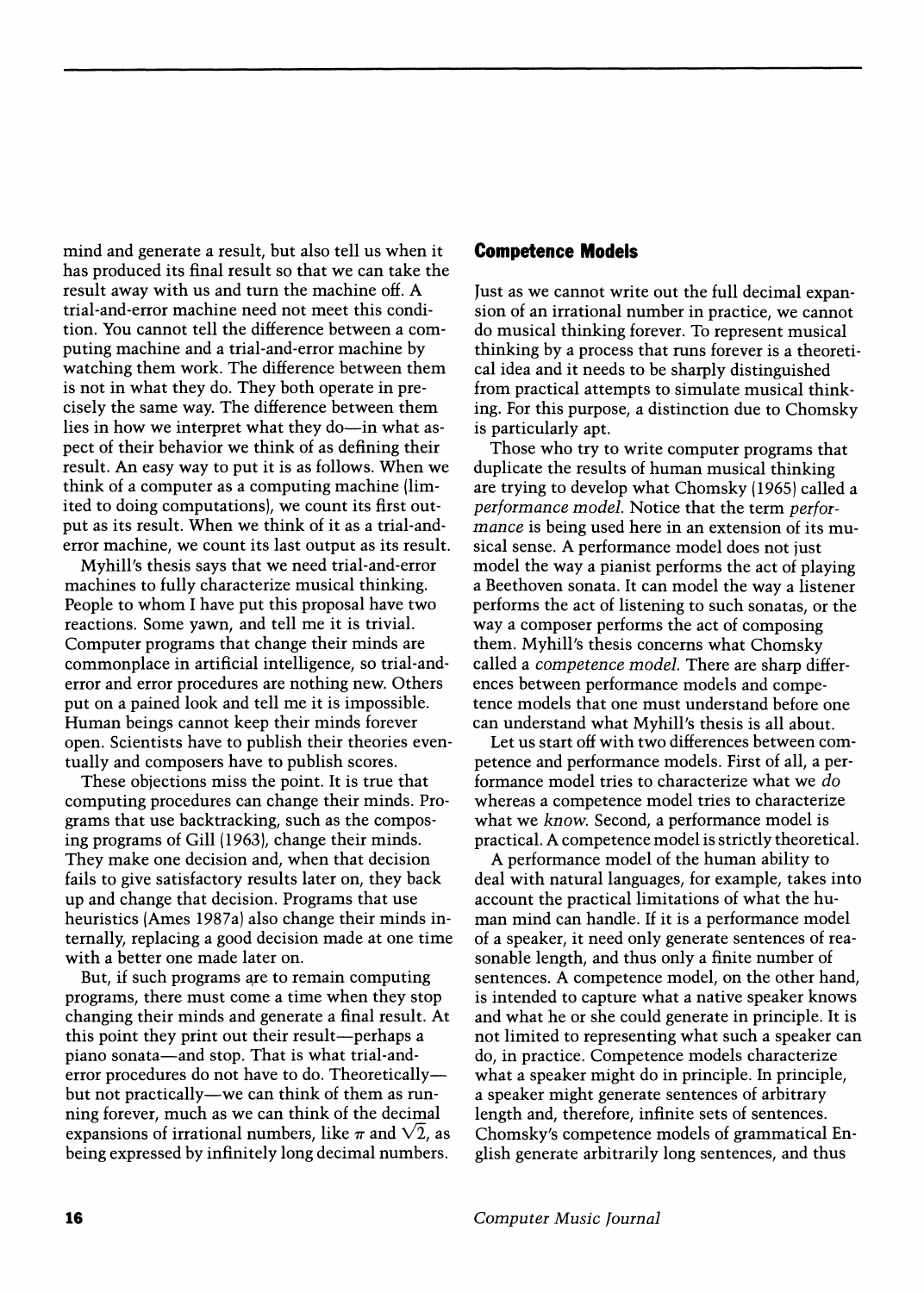**infinitely many of them, even though no human will ever produce infinitely many sentences.** 

**We can distinguish two kinds of performance models of human musical thinking-a practical model and a psychological model. For example, a practical model of the process by which sonatas are composed is intended to give you a computer program that will produce sonatas for you. To do this, such programs must be efficient enough to run on existing computers, using reasonable amounts of time and space. They demonstrate their adequacy by producing one or more suitable sonatas within such practical limitations.** 

**Practical models always meet the announcement condition. If you want to use a computer to compose a piano sonata, you want it to tell you when it has finished so you can mail off the score. What you do not want in such circumstances is to have the computer leave you hanging. You do not want it to say to you, in effect, "Do not take my sonata yet because I may later change my mind about how I want it to go."** 

**Psychological models differ from practical models in that they not only try to get the job done, but they also try to get it done in somewhat the same way that people do it. A psychological model of the way that Beethoven composed piano sonatas would try not only to produce some Beethoven-like sonatas, but also to do it in the manner in which Beethoven did it. It might try to produce drafts like those Beethoven produced, or it might try to characterize other aspects of Beethoven's composing-the errors he made, or the order in which he wrote different portions of a given work. Psychological models are intended to contribute to the psychological study of human musical thinking. Like practical models, phsychological models have to satisfy the announcement condition. They cannot, in this practical world, run forever.** 

**It is only when you are talking about musical thinking theoretically that competence models make sense. Competence models of musical thinking attempt to characterize what a composer knows by characterizing, not what he or she can do in fact, but what he or she can do in principle. Looking at it theoretically, what Beethoven knew about writing piano sonatas could have been used to produce** 

**an infinity of different sonatas, much as what human beings know about the grammar of their native languages can be used, theoretically, to generate an infinity of sentences. Nobody pretends that human beings can actually produce infinitely many anythings. But ignoring the finite limits of human abilities helps us get at the underlying structure of human thinking.** 

**I I** 

**Because, when we talk about competence, we are interested in what a system can do in principle, rather than in fact, we ignore the time things take or the space they require. At most we insist that they take finite amounts of time and space. That is why programming considerations, such as the time saved by using heuristics or backtracking, disappear. That is why hardware considerations, such as the time savings produced by using parallel architectures or neural nets, are irrelevant.** 

**Such idealized and ultimately unrealistic theoretical models of the world play a central role in many sciences. Newtonian physics, for example, begins by studying motion under highly idealized conditions, with objects moving in the absence of friction or gravitational fields and with their entire mass concentrated in a single point. Such motion is strictly theoretical and it is a good place to start.** 

**One reason that we use such idealized theoretical models is that they give us a good way to break up the job of trying to understand the world. We can thus think of cognitive science as developing its models in three stages. First, someone demonstrates the feasibility of a particular kind of model by developing a competence model-a model that produces the desired results if we ignore practical considerations. That shows that in principle at least the components used in the idealized model are sufficient for the job at hand. Once this has been established, we can work on practical considerations-on making the model efficient enough so that its use becomes practical. It is at this stage that we might want to use parallel architectures, heuristics, backtracking, etc. Finally, if we are psychologists, we might want to change our model so that it not only does what people can do, but does it in the same way that people do it.** 

**Each of these types of models does something different for us. A practical model does something**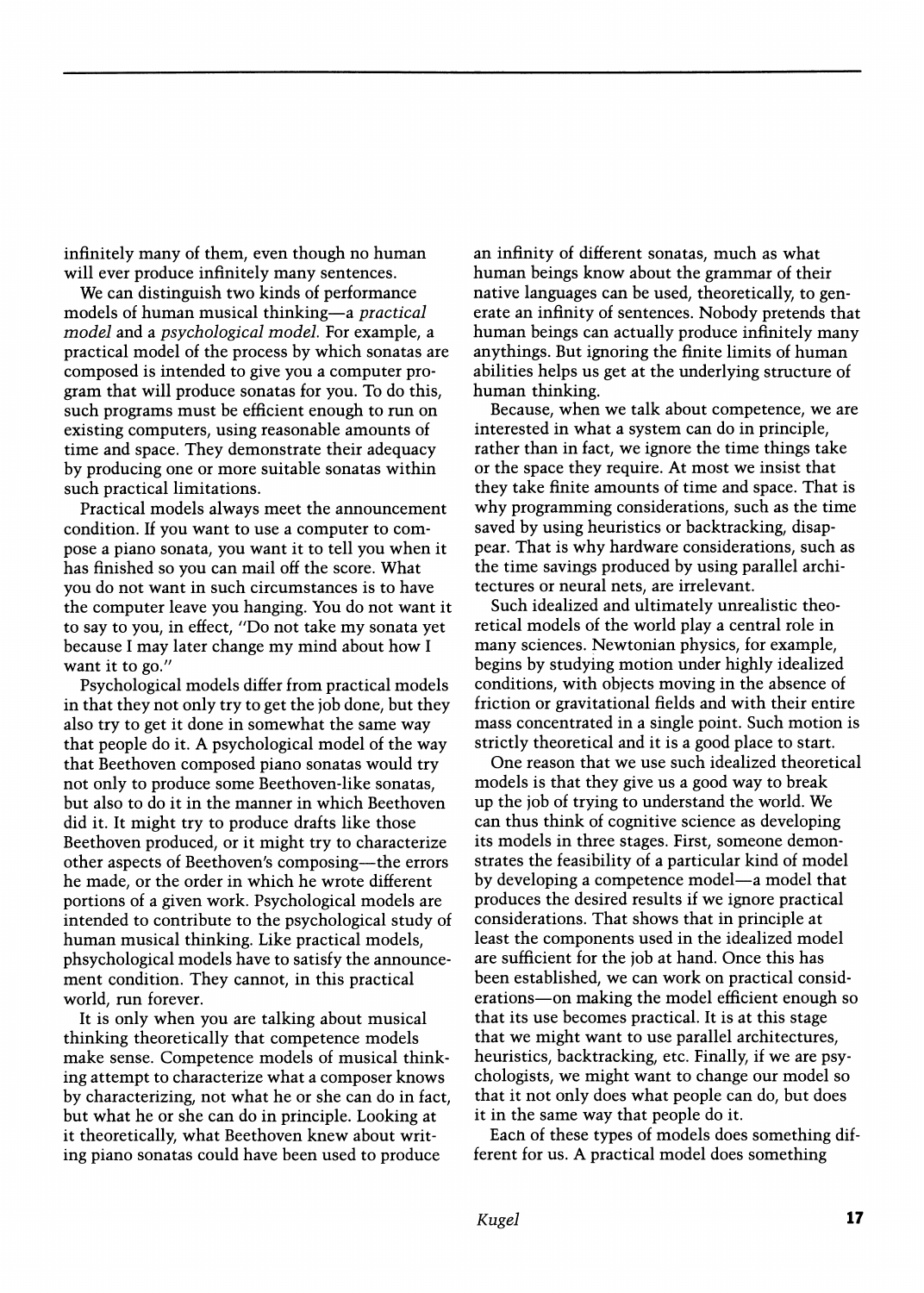**useful. It might produce Beethoven-like sonatas that Beethoven never wrote. A psychological model does something psychologically relevant. It might tell us something about Beethoven's way of thinking. A competence model does something different from both. It tries to capture, not what Beethoven did or how he did it, but what Beethoven might have done theoretically. It tries to model what Beethoven would have done under idealized conditions, much as Newton's laws of motion try to model what a soccer ball would do under idealized conditions. The practical considerations can always be added later, once the theoretical aspects have been better understood.** 

**Competence models ignore practical limitations in order to try to get at other deeper and more structural aspects of the mind. In terms of them, we can ask such questions as: "Is the machinery of the finite automaton strong enough to account for what the human mind can do? " or: "Is the machinery of the computing machine strong enough to account for what the human mind can do? " Chomsky answered no to the first of these questions. Myhill answered no to the second. Chomsky's answer changed the ground rules of theoretical linguistics. Myhill's answer seems to me to change the ground rules of cognitive musicology.** 

#### **Three Levels of Musical Thinking**

**The preceding discussion has tried to clarify what it is that Myhill's thesis says. Now it is time to ask whether its claims are true. Why would a full account of musical cognition require trial-and-error as well as computing machines? According to Myhill, the problems with which musical thinking deals can be split into three categories: (1) those that can be solved effectively by means of a total computation, (2) those that can only be solved constructively by means of a partial computation, and (3) those that can only be solved prospectively by means of "uncomputations."** 

**Problems are said to be solvable by effective means if they can be solved by a process that both** 

**computes a solution, if one exists, and produces an answer of NO if no solution is possible. Thus, Myhill suggested that the problem of determining whether a group of notes is consonant in the traditional sense is totally computable. There is a single computing procedure that, given any set of notes, will produce an answer of YES if the set is consonant and NO if it is not.** 

**Problems are said to be solvable by constructive means if they can be solved by a process that computes the solution, if one exists, but does not necessarily tell us "effectively" when no solution exists. To see how such a problem might arise in musical thinking, imagine that we have an effective (or computable) procedure for composing piano sonatas in the style of Beethoven. Using this procedure, we can answer the question constructively, "Would Beethoven (if he had lived forever) ever have used a particular chord in one of his sonatas? " To do this, we build a constructive (or partially computable) program out of the given effective (or totally computable) program by using it as a subroutine. We let our main program run the subroutine to produce the infinite number of piano sonatas that Beethoven might have written if he had lived forever. As sonatas are generated, we check them to see if the chord we are looking for has been used. If it has, the main program stops and prints YES, but if it has not appeared, it goes on to the next sonata. As soon as a chord has been used, the program knows it and can print YES. But there may be no general way of determining when the program has looked at enough sonatas to be able to say NO with finality.** 

**Partial computations can be thought of as proce**dures that are—in some sense—half computable **and half not computable. Their YES side is computable, but their NO side is not. Myhill's thesis says that there are musical problems whose YES side is not computable and he called such problems prospective. A problem is prospective if its YES solutions are also not computable. To produce an example of a prospective problem, one only has to turn the halting problem upside down-to ask for a procedure that computes YES if and only if P{i) fails to halt. No computation can correctly identify all such nonhalting runs of programs. (Again, that is a theorem.)**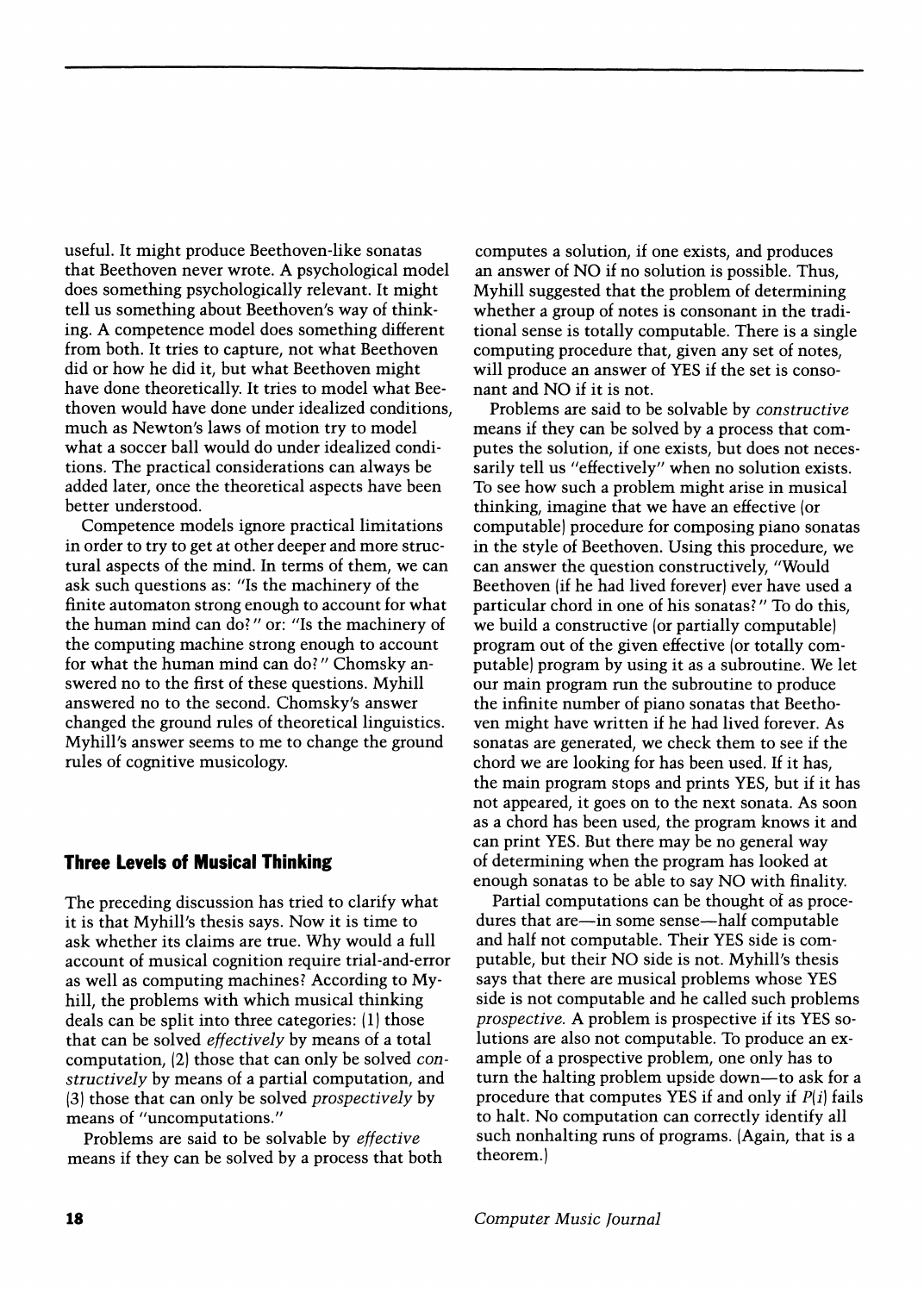#### **Prospective Problems in Musical Realms**

**Problems that are only prospectively solvable exist, but that the question still arises: "Do such processes occur in musical thinking? " Myhill suggested that they do and, as an example, he gave the process of identifying a piece of music as beautiful. Let me try to argue his claim with two slightly different examples: the problem of trying to generate all the piano sonatas that Beethoven might have written and the problem of characterizing the set of all classical styles.** 

#### **What Beethoven Knew**

**One reason to try to construct a program that will generate all the piano sonatas Beethoven might possibly have written is to try to characterize what Beethoven knew about such sonatas. How might we proceed? Assume that piano sonatas are written a measure at a time-which is probably not true, but it is a way to get started. We need an algorithm to write the measures of our sonatas, one after the other. To see how such a procedure might work, let us start twenty measures into a sonata and ask ourselves how our algorithm is going to choose the next measure. My concern here is not with the exact procedure, but rather with trying to deter**mine what kind of procedure we can use-effective, **constructive, or prospective.** 

**Assume that Beethoven could tell by listening whether or not a measure is suitable in position twenty-one, given the preceding twenty measures. In other words, assume that Beethoven had an effec**tive procedure that—given the first  $n + 1$  mea**sures-could compute YES if a given measure were appropriate in the next position and NO if it were not. Assume, also, that Beethoven had an effective procedure to determine when a piece was finished. (Beethoven seems to have had some difficulties with this.) I claim that if such a computing procedure exists, then an effective composing procedure that generates all the possible piano sonatas that Beethoven could have written exists as well.** 

**I know this because I know how to write a generating program that uses this recognizing program as**  **a subroutine. I would start my program by writing all measures that could appear in position one. I would have it try out all possible starting mea**sures—using the recognizing procedure I am as**suming to exist on a sequence of length zero. When it has produced all possible first measures, it would put all these pieces of length one on a list. Then it would go through its list, using the same recognizing procedure on all possible measures, to produce a-probably bigger-list of all sonata openings of length two. It would keep going like this, keeping unfinished sonatas on its list until it recognized one as finished. When this happened, the finished sonata would be output and removed from the list. Since there are many, but only finitely many, measures to try at any spot, the program will recognize when it gets to an unfinished sonata for which no acceptable conclusion is possible. That sonata beginning can then be dropped from its list of candidates.** 

**It is not hard to see that this procedure (I have left out a number of bookkeeping details) will generate all the sonatas that Beethoven could have written and thus characterize his compositional style constructively. It is impractical, however: it is too slow and requires too much space.** 

**To turn it into a practical method, we might want to use programming techniques, such as heuristics and backtracking, or hardware ideas, such as parallel processing or neural nets. But none of these techniques would increase the procedure's theoretical capabilities. They simply make it useful.** 

**But we are doing theory; making it useful is somebody else's job. If clever programming and innovative computer architectures cannot get us beyond computing, what can? Whenever we have a situation in which the composition of a whole piece involves a series of steps, each of which involves only the consideration of a finite number of alternatives, and each of which can be computably accepted or rejected, we have a composing procedure that is at least partially computable.** 

**Not all imaginable ways of composing have these properties. Consider a slightly different way to compose piano sonatas. Suppose there is an effective way to produce acceptable sonatas, but that Beethoven was trying to do more than produce acceptable**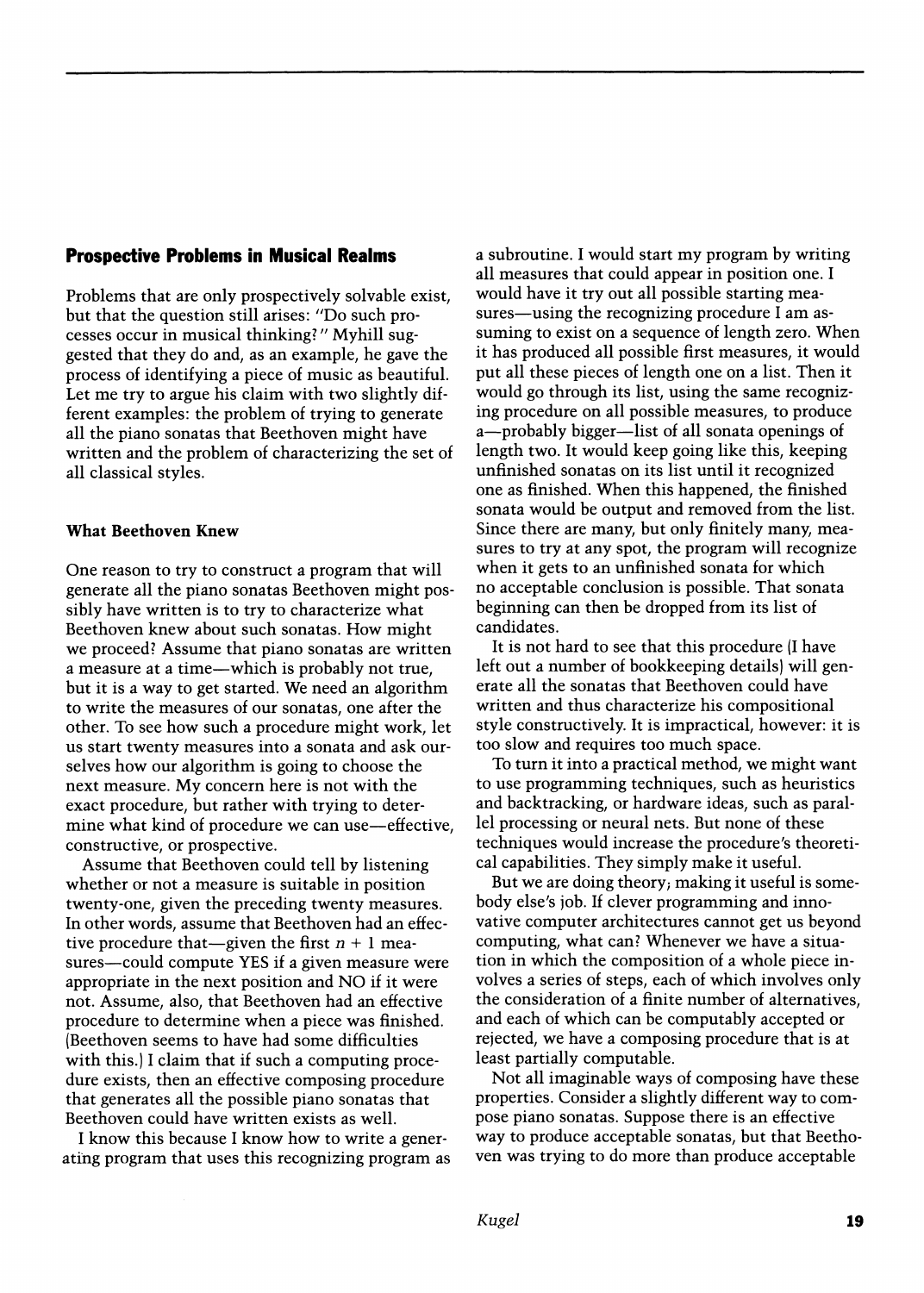**sonatas. Suppose that he was trying to write one of the 100 best sonatas that could possibly be written in his general style. To do that, he would have needed a way to rate the quality of the sonatas. Assume that he had an effective rating procedure that rated sonatas on a scale of one to ten (with ten being the highest rating). Since there can be more than 100 sonatas tied for the highest possible rating, let us agree that if this should happen, any of those more-than-100 best will be an acceptable composition.** 

**I** 

**Now all we have to do is to find one of the 100 best possible sonatas in the style that our computing procedure generates. One way to do that is to generate all the acceptable sonatas, one at a time. Each time it generates a sonata, our evaluating procedure can compute a measure of its "goodness" on a scale of one through ten, putting the first 100 it generates on a list. Then, as it produces more sonatas, each one could be checked to see if it rates higher than the worst one already on the list. If it does, then the new sonata would replace the worst one so far on the list. At any moment, the list will contain the 100 best sonatas produced so far. When can our procedure stop and output one of the hundred best sonatas, knowing that it will be among the 100 all-time best? If our procedure finds a sonata with a perfect rating (ten), it can output that sonata knowing that it must at least tie for a place among the 100 or more all-time best. But suppose that no such sonata is encountered. When can it stop and output a sonata with a rating of nine? Well, it cannot, unless it can figure out some way to be sure that there are not 100 ten's still ahead of it. What it can do is to put out a nine-rated sonata after some period of time and hope that 100 tens do not come along. The nine-rated sonata is a tentative output. If fewer than 100 tens come along later, it will remain an acceptable composition.** 

**Notice what happens when this procedure tries to generate the sonatas in this set of what we might call "Beethoven's 100 Greatest Hits." It will put out a nine-rated sonata as a candidate for membership in this set in finite time. What it cannot do is announce in finite time that it has definitely found a sonata that meets its requirements. What we can say is that it will find a 100 such sonatas in finite** 

**time. At some point, it will have a list of a 100 sonatas that will not change. But we may not know when that time has come.** 

**You might say that is ridiculous as an account of how to compose piano sonatas. There has to be some finite limit on the length of such sonatas. No sonata can take a day or more to play. So after the procedure has gone through all the sonatas that take less then a day to play, it can produce the 100 best-so-far and stop. If we say that, however, we are missing the point. If we want to get at the structure of musical thinking at this level, we have to allow sonatas of arbitrary length, much as Chomsky allowed sentences of arbitrary length to count as grammatical. If he had done otherwise, the distinction between, for example, a context-free grammar and a regular grammar would have collapsed. His argument against behaviorism would have collapsed too.** 

**My choice of Beethoven's compositional method as an example here is not coincidental. I think that this kind of trial-and-error account does offer a basis for a plausible account of how Beethoven composed. But the utility of the trial-and-error mode of modelling musical thinking does not depend wholly on this one example. Different trialand-error models of composing might be more plausible. Trial-and-error accounts might provide the basis for better accounts of how composers' styles develop than strictly computational accounts can. Interpretations of a given piece, either from the viewpoint of the listener, or of the performer, seem also to have this always-tentative character that trial-and-error models capture.** 

**It therefore seems to make sense to at least think about allowing such trial-and-error accounts to be used in giving accounts of musical thinking. If they are not needed for a full account of musical thinking, then that would mean that musical thinking comes to more final, more certain, conclusions than scientific thinking can, or, to put it in another way, that musical thinking requires weaker abstract machinery than scientific thinking does. That is not impossible, but it strikes me as somewhat implausible.** 

**What difference does it make if we expand our conceptual toolkit to include trial-and-error ma-**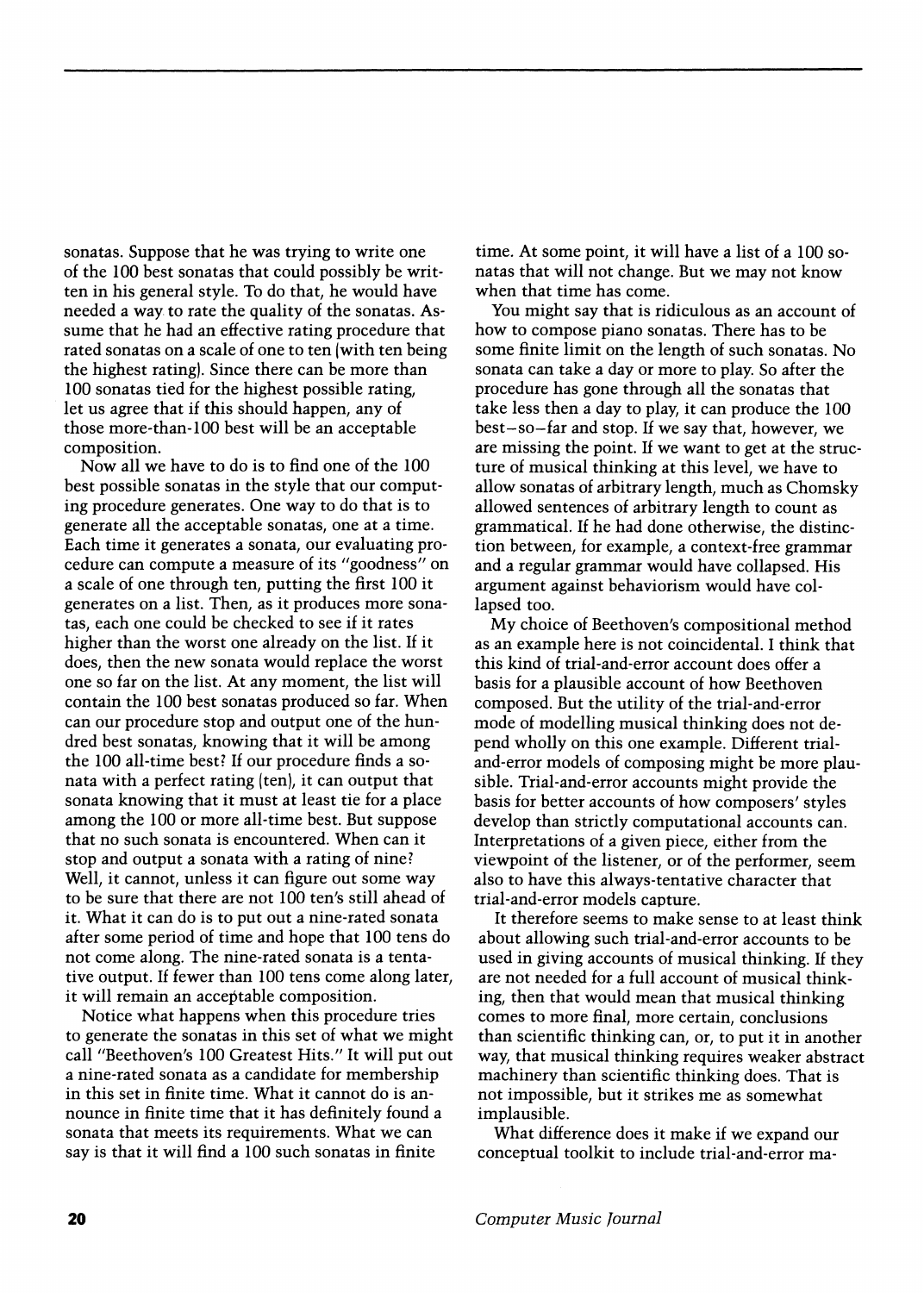**chines as well as computing machines? It gives us more powerful conceptual tools, and that can make a difference. Consider one difference that allowing the irrational numbers into the conceptual toolkit of the physical scientist made. Mathematicians think of the value of an irrational number, like**   $\sqrt{2}$ , as the result that its increasingly more accu**rate decimal expansion (to more and more decimal places) approaches "in the limit." Each decimal expansion gets closer and closer to the right value, but none is exactly right. Adding the "end" of this process, which takes infinitely long to "complete," does nothing to change the way the world is. But it does change the way that we think about the world. It adds the irrational numbers to the set of tools we can think with and that can make our thinking both simpler and more powerful. It changed the way we think about many things, and it may have changed the way we think about music. It may have made it possible to discover the notion of equal temperment.** 

**Recall that the Pythagoreans developed a system of tuning based on rational (fractional) intervals that worked well enough for some purposes, but made certain chords sound slightly off, and limited the ability of a performer to move freely between keys without pausing to retune. Well-tempered tuning handles these problems well enough to make modulation to different keys possible without retuning and thus to make the classical style of composition possible.** 

**But it is possible that, if we had not had the irrational numbers, nobody would have ever thought of equal temperment because the theory behind it**  uses an irrational number-the twelfth root of two, or  $\frac{12}{\sqrt{2}}$  in a fundamental way. When you deter**mine the frequency of the notes in the chromatic scale to adjust the tuning of an instrument to equal temperment, you start with the frequency of the first note in the chromatic scale, f Hz. From this, you compute the frequency of the next note by multiplying**  $f$  by  $(1 + 12\sqrt{2})$ . You keep multiplying **the frequency of the current note by**  $(1 + 12\sqrt{2})$  **to get the frequency of the next note on the chromatic scale. The crucial point for our purposes is that this might be very hard to dream up if you did not have irrational numbers, like <sup>12</sup>** $\sqrt{2}$ **, to think with.** 

Notice also that—for practical purposes—the irrationality of  $12\sqrt{2}$  in the result makes no differ**ence. To tune a string to what the human ear per**ceives to be the value of the frequency  $(f^* (1 + 12\sqrt{2}))$ **a rational approximation-indeed one to the nearest whole number-will suffice. The human ear cannot tell when a frequency is off by only a fraction of a Hz. Where the irrational numbers come in**  is in the thinking that tells us that  $f^*$   $(1 + 12\sqrt{2})$  is **the right value to approximate; it disappears in the practical version of the result.** 

**The effect of adding trial-and-error procedures to the conceptual toolkit we use to think about musical cognition could be similar to what adding irrational numbers to our conceptual toolkit might have done for our thinking about tuning. It might have made that thinking more powerful, and thus allowed us to discover new ideas. Who would have expected the concept of the irrational number to lead to a good way to tune the instruments of an orchestra? Who knows what the use of uncomputable models in cognitive musicology might lead to? Myhill's thesis suggests that it might be worth trying to find out.** 

**Adding trial-and-error procedures to the toolkit of the cognitive musicologists might also change the kinds of questions they ask. I think that the questions scientists ask are as crucial as the answers they give, a view that is at least partially a result of my reading of Kuhn (1962). That is one of the things that the study of abstract, rather than practical, models can do. It can change the questions we ask. Consider, for example, what happened when physics changed from Aristotle's abstract theory of motion to Newton's. According to Aristotle, an object in motion comes to a halt unless something keeps pushing it. It is easy to conclude that Aristotle was right. Try kicking a soccer ball and you will see that it will stop unless you keep kicking it. Aristotle's theory of motion led to the question: "What keeps the planet Venus moving? " and the generally accepted answer was: "The Prime Mover." According to Newton's abstract theory of motion, an object in motion stays in motion unless something stops it. I call this theory abstract because there is almost nothing in the motions we observe on earth that supports it. Now that we accept it, we no longer**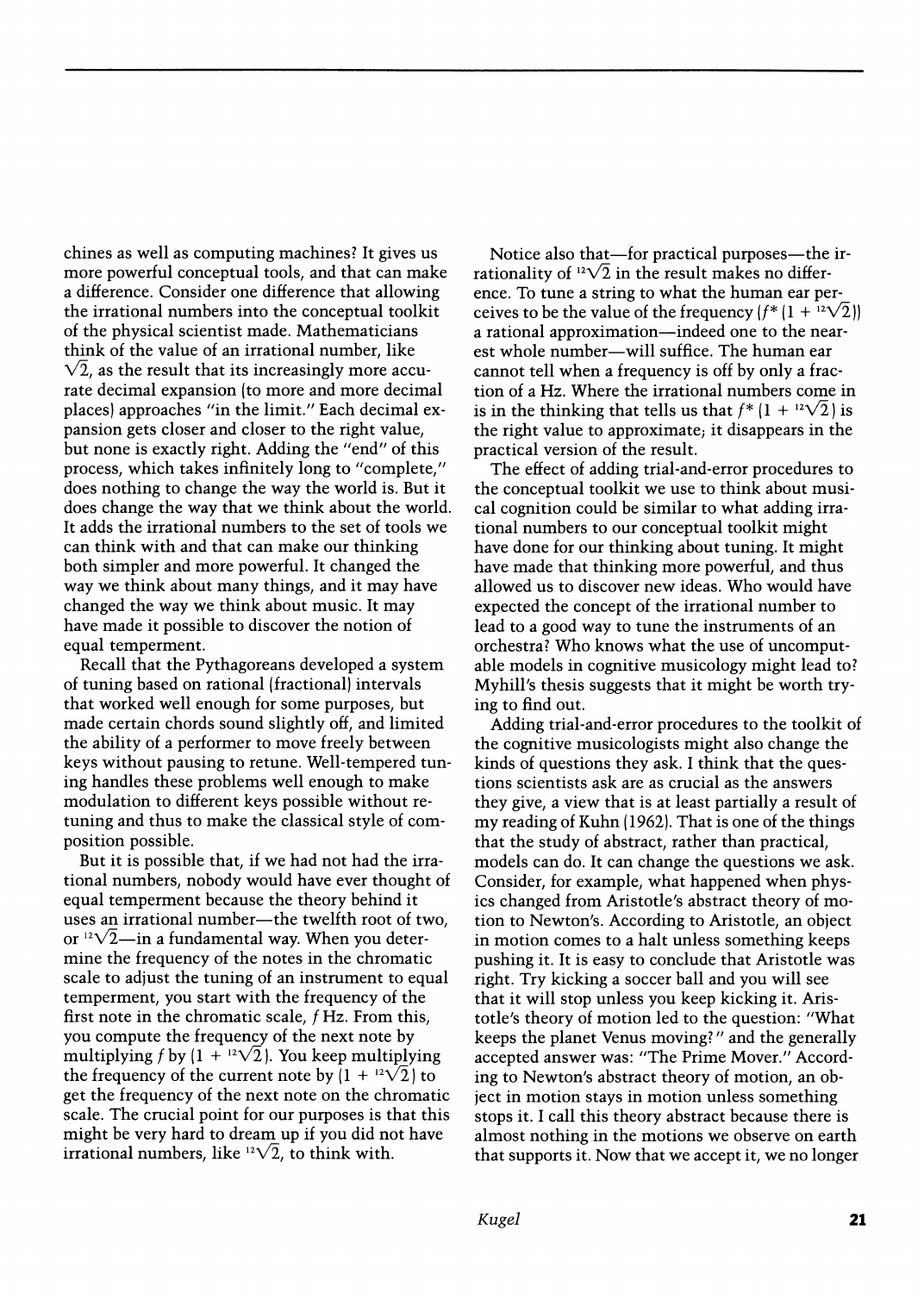**ask why Venus moves, but rather why soccer balls stop. The generally accepted answer is "friction." The change in the question changed physics for the better.** 

**The trial-and-error model of composition could produce a similar "question shift" in cognitive musicology. Instead of asking why a composer keeps revising a work, we now might ask why he or she ever stops. By this account, Mozart may have been the oddball and Beethoven the normal composer. By popular accounts, which are of doubtful authenticity (Sloboda 1985), Mozart produced his works in one fell swoop. Beethoven, on the other hand, kept revising and revising. The trial-and-error account of composition makes us ask, "Why did Mozart stop?" Two possible answers are: "Because he had lower standards," or "Because he was more efficient at generating, presumably unconsciously, lots of good alternatives."** 

**The trial-and-error model could also have much the same effect that the introduction of the limiting process had in physics. That introduction led to the calculus which made it much easier for physics to study motion. Perhaps adding trial-and-error models to our conceptual tool-kit will allow us to focus better on "motion" in musical thinkinghow musical thinking, and its products, grow over time. Finally, the adoption of a trial-and-error model might refocus our attention on the role of competence models in musicology and on the knowledge that underlies musical thinking-rather than just the performance that evidences that knowledgemuch as Chomsky's introduction of more powerful competence models in linguistics has refocussed that science on competence models and linguistic knowledge. These seem to me to be good reasons for at least considering more the powerful trial-anderror models of musical thinking.** 

#### **Characterizing the Classical Style**

**Cognitive musicology can look at musical products as well as musical processes. Consider, for example, the set of all "beautiful" music that Myhill suggested-in effect-could not be characterized by computation means. How might a computation** 

**characterize the concept "beautiful" in music? There are two ways. Given an object, a program could determine a concept effectively if it can determine by a computation whether or not the object falls under the concept. If such a program were to try to characterize the beautiful in music, it would take a score as input and produce an answer of YES if the score were that of a beautiful piece of music or NO if it were not. A program could also determine a concept constructively if it could generate a list of all the things that fall under the concept. To characterize beautiful in music, such a program might generate the beautiful musical scores. Myhill suggested that the set of all beautiful things could not be characterized in either of these ways by a computer program. Let me use a related but different example of a problem with this property-the problem of trying to define all possible personal styles in the classical tradition.** 

**If we were to define what it means for a composer's style to fall within the classical style for students in an introductory music appreciation course, we might try to come up with a list of features that all compositions in this style had to share. We might then tell our class that a composer wrote in the classical style if and only if all his or her pieces had those features. If the presence of these features can be determined effectively, then such a set of features defines the concept of a classical style effectively.** 

**For a more sophisticated audience, we might not be able to find a fully adequate list of necessary and sufficient conditions. The fact that concepts are often hard to define in terms of necessary and sufficient conditions has been much discussed in philosophy as a result of the analysis of Wittgenstein (1953), and in psychology as the result of the analysis of Rosch (1978). Lacking such a set, we might try to determine the classical style constructively as follows. We write a program P that generates a**  series of programs  $C_1, C_2, \ldots$ , such that each one **of the C,, represents a different composer. Program Ci then generates the compositions of composer i. A composer could then be said to write in the classical style if and only if there were some i such that his or her compositions were generated by C,. Assume that there are infinitely many such com-**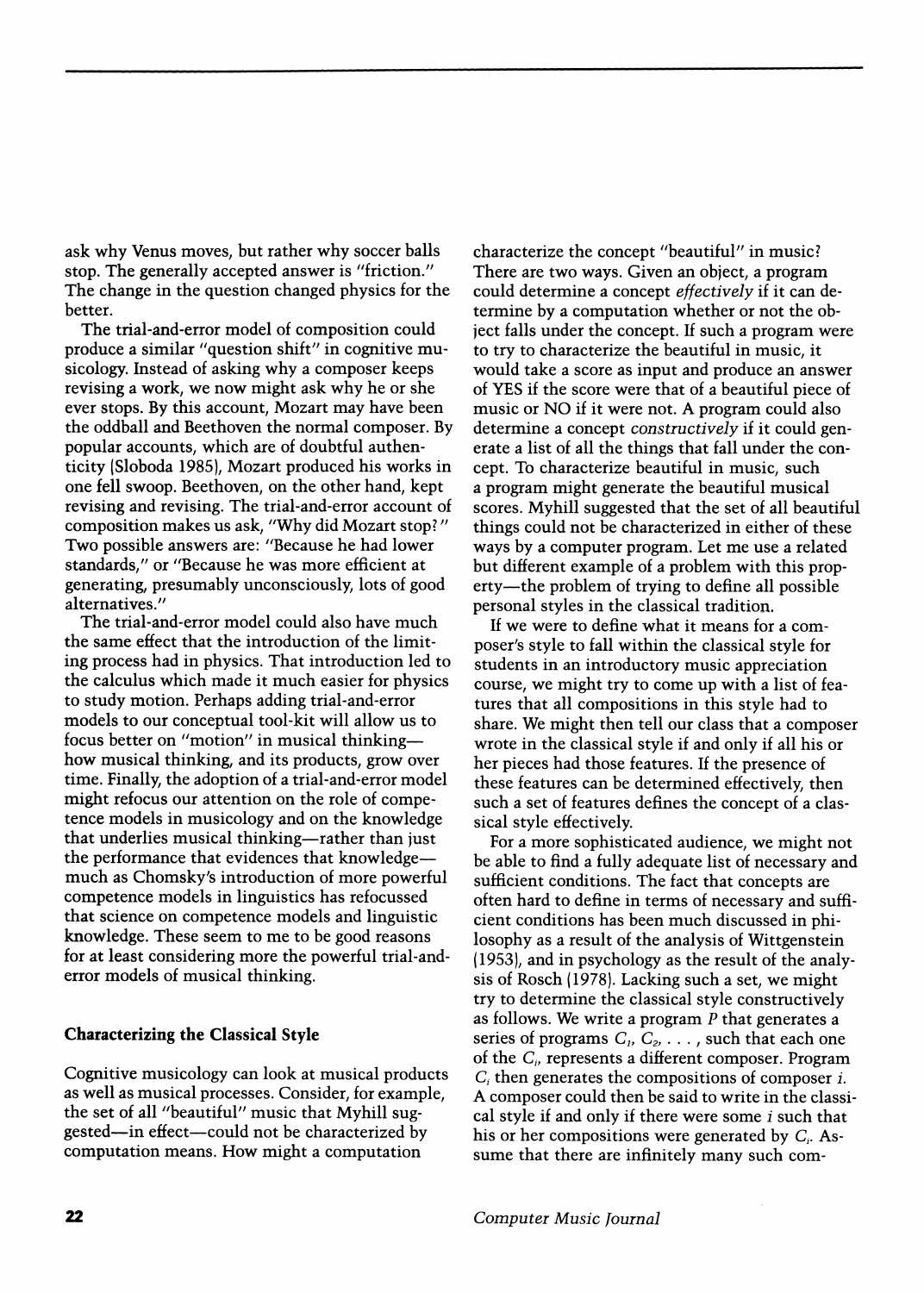

**posers because a good general style should allow for an unlimited number of individual styles within it. Our master program generates a sequence of pro**grams  $C_1, C_2, \ldots$ , each of which generates an in**finity of pieces, with C, generating all the pieces in the style of composer number i. Under quite reasonable assumptions, we can argue that no such characterization of all classical styles can be successful because it has to leave out some possible classical composer. Consider for example what we might call the diagonal composer. This composer's**  style, C<sub>diagonal</sub>, is constructed by first laying out all **possible classical composers in rows of a table, as shown in Fig. 5, and then "diagonalizing" the table as follows.** 

**We take the first piece of composer one and change it a bit, making sure that the changes keep it in the classical style. Then we take piece two of composer two and change it so that it also stays within the classical style. In general, we change**  piece *n* for each composer,  $C_n$  for  $n=1,2,3,4,5, \ldots$ **in some standard way, making sure that our changes keep the new pieces classical in style. The resulting**  diagonal style is the style of composer  $C_{diagonal}$ . It is **wholly classical, but is not on the list of all personal styles that we wanted to count as classical styles. It differs from the style of composer number n in its n-th piece, at least. Since the procedure we used was based on finding any possible computable procedure for generating all styles, it follows that** 

**no computable procedure of this general form can list all personal styles of classical composers. This looks like a trick, and what is more, it seems to find only one exception, which does not seem so important, but this form of argument is widely used in mathematics, and it is considerably more convincing than it may seem at first.** 

**More generally, whenever we have a set of objects, any of whose computational enumerations can be "diagonalized" in this way, we have a set whose members cannot be characterized (or generated) by a computation because, given any computable enumeration, we can always generate an element in the set that any candidate computation would have left out. Diagonalization is a second way that we can show that something cannot be characterized by means of computations alone and that something more powerful, like a trial-and-error process, might be required. If we find that "beautiful" cannot be characterized computationally, this also says something about the process of listening to music. If "beautiful" in music cannot be defined computationally but we can recognize it by listening, then the process of listening must involve more than computing.** 

**Uncomputable models developed from trial-anderror procedures emphasize the adaptability of musical knowledge. Uncomputable models developed by diagonalization seem to emphasize the role of self-awareness in musical thinking. For example, an awareness of what is involved in a given style as a whole may be necessary to allow a composer to go beyond that style to develop a new style. One of the things that made Mozart a great composer in the classical style is not just that his pieces were good, but that he generated a new personal style. Surely this depended on knowing how the classical style of his time had been developed by others, and then going beyond what they had done. One way to create a style that is basically different from any other is to use such a diagonal process. R. Kirsch (personal communication) has suggested that some new styles in the visual arts seem to have been developed by an almost conscious application of such a diagonalizing procedure. Composers need not be conscious of using this diagonalization process for it to provide a good theoretical description of what they**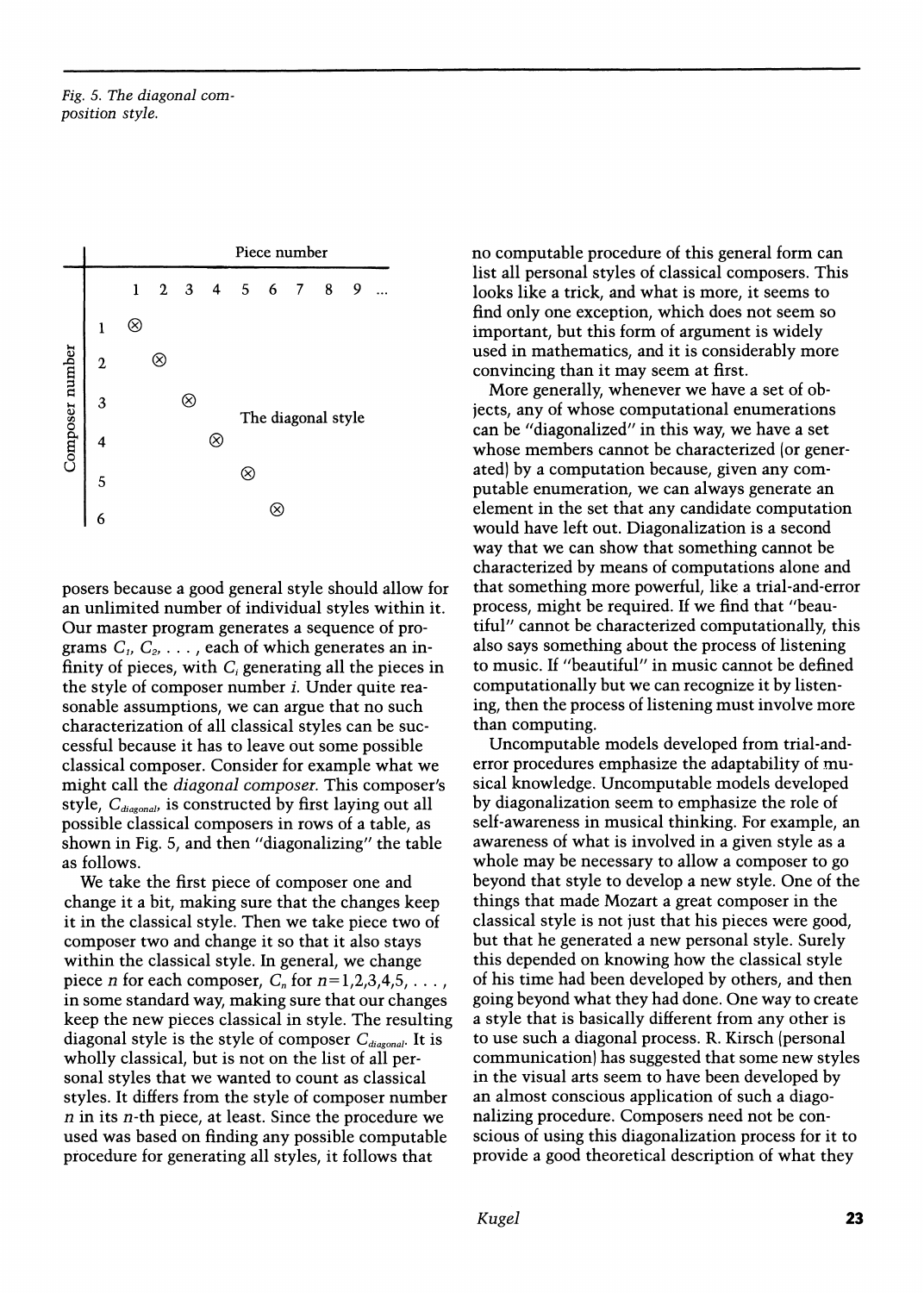**are doing when they develop a new style. If the idea of a "good" style is one that can always be expanded by such diagonalization, we have another reason to believe that a full characterization of musical thinking will require more than computations.** 

**If this is so, it may have some interesting implications that can be stated informally. Myhill saw the prospective (uncomputable) nature of the concept of beauty as implying "that there exists no formula or attitude, such as that in which for example the romantic believed, which can be counted upon, even in a hypothetical infinitely protracted lifetime, to create all the beauty that there is" (Myhill 1952). He also suggested that his analysis led generally to an analog of Godel's celebrated incompleteness theorem in aesthetics, which states that "there is no school of art which permits the production of all beauty and excludes the production of all ugliness," and to an analog of Church's (and Turing's) celebrated theorem about the undecidability of Hilbert's Entscheidungsproblem (decidability problem) that "there is no token (as pleasure or the like) by which you shall know the beautiful when you see it."** 

**In terms of our Beethoven example, the analog of Godel's incompleteness theorem is that there is no single (computable) technique that will allow one to compose all possible classical piano sonatas, even if one ignores practical limitations of time and space. The analog of Church's theorem is that you**  will have to tell your music appreciation class—if **you are honest with them-that you simply cannot give them a wholly adequate definition of the classical style that they can then apply effectively on the final exam.** 

#### **Conclusion**

**At the beginning of this article, I suggested that many people prefer to stay inside the computational "box" in developing cognitive theories because they fear the wilderness that they believe lies outside of it. I suggested that their fear might be unwarranted. I can now be a bit more precise about this statement. One concept that makes the territory outside the computable box viable for those** 

**who like their theories precise is the notion of the trial-and-error procedure. It shows that some uncomputable processes can be characterized with precision. Problems inside the computational box are problems whose solutions require only what Myhill called technique. Solving problems that are outside of it requires what he called insight. A problem requires only technique if it can be solved by the thoughtless application of a recipe (or algorithm). It requires insight if you have to understand it to solve it. Notice that this difference can be relative to what you know. Before you learned the algorithm for doing long division, dividing required insight on your part and there were lots of division problems that you could not solve. Once you learned the algorithm for doing long division, it no longer required insight, and you could divide any numbers the teacher gave you (unless you made careless errors or ran out of time). Myhill's thesis suggests that in some cases, this difference is absolute. Although many people seem to believe that every problem can be solved by a technique, our failure to find techniques to solve some problems that arise in musical thinking may not be, as Myhill put it, "merely an accidental gap in knowledge, which will be closed in the next few thousand years if death and dynamite do not intervene." There are some problems whose solution simply cannot be reduced to technique, no matter how hard we try. Some of these are found in scientific thinking. Myhill's thesis suggests that others are found in musical thinking.** 

**Do not get me wrong. I have nothing against technique. Once we find a technique for doing something, it can be encapsulated and stabilized. It can be known with finality and conveyed with rigor. In some sense, techniques are ultimately static and fixed. This is what is good about them, but it is also what is bad about them. They are rigid and fixed. Modern physics gets much of its power from its ability to deal not just with objects standing still-such as Archimedes in the bathtub-but also with moving objects-such as the things Galileo rolled down inclined planes. It is interesting that this power comes in large part from calculus, built on the notion of passing to a limit. This is not unlike the notion that gave rise to the trail-and-error**